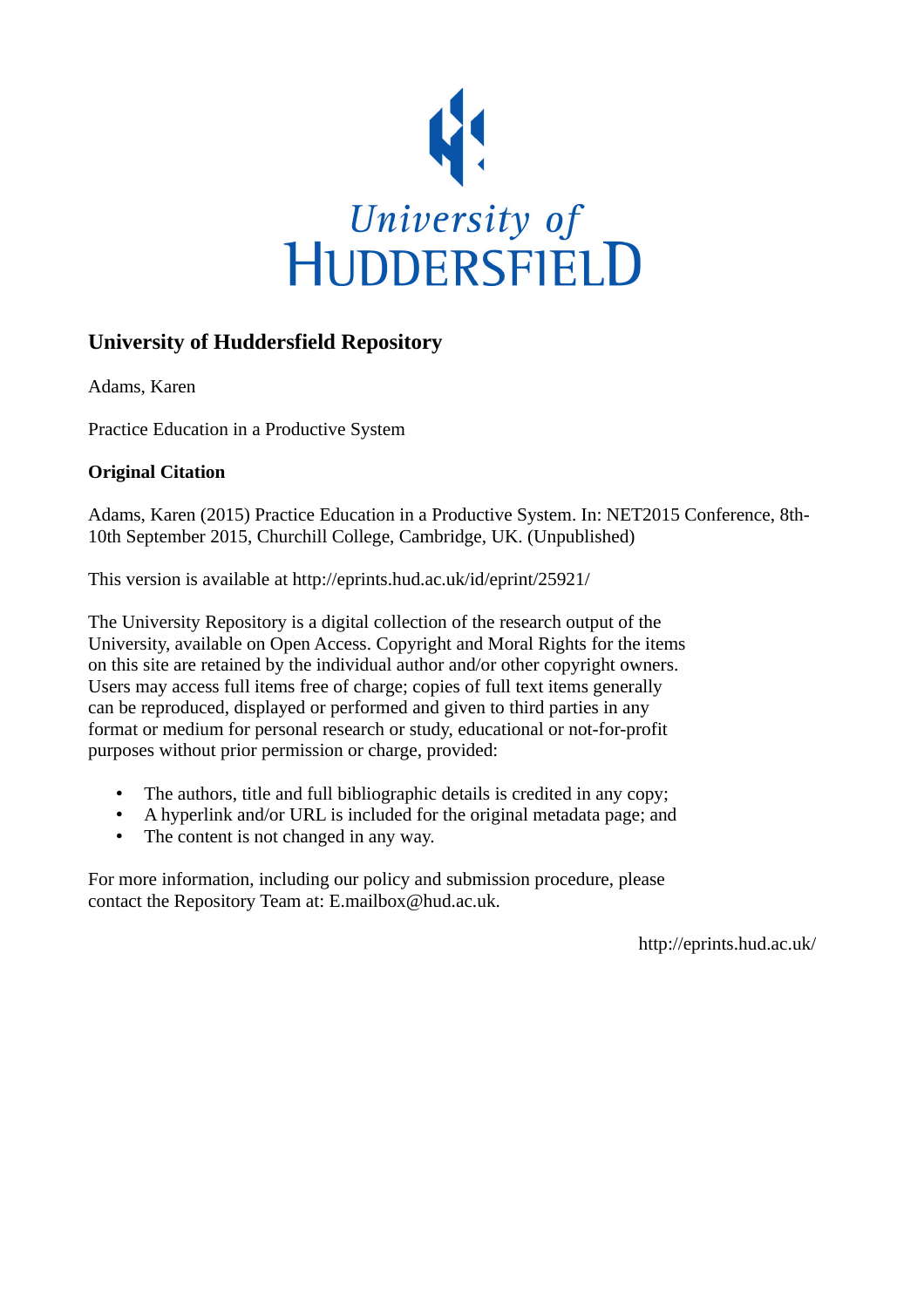

# **Practice Education in a Productive System Karen Adams**



www.hud.ac.uk/ircahs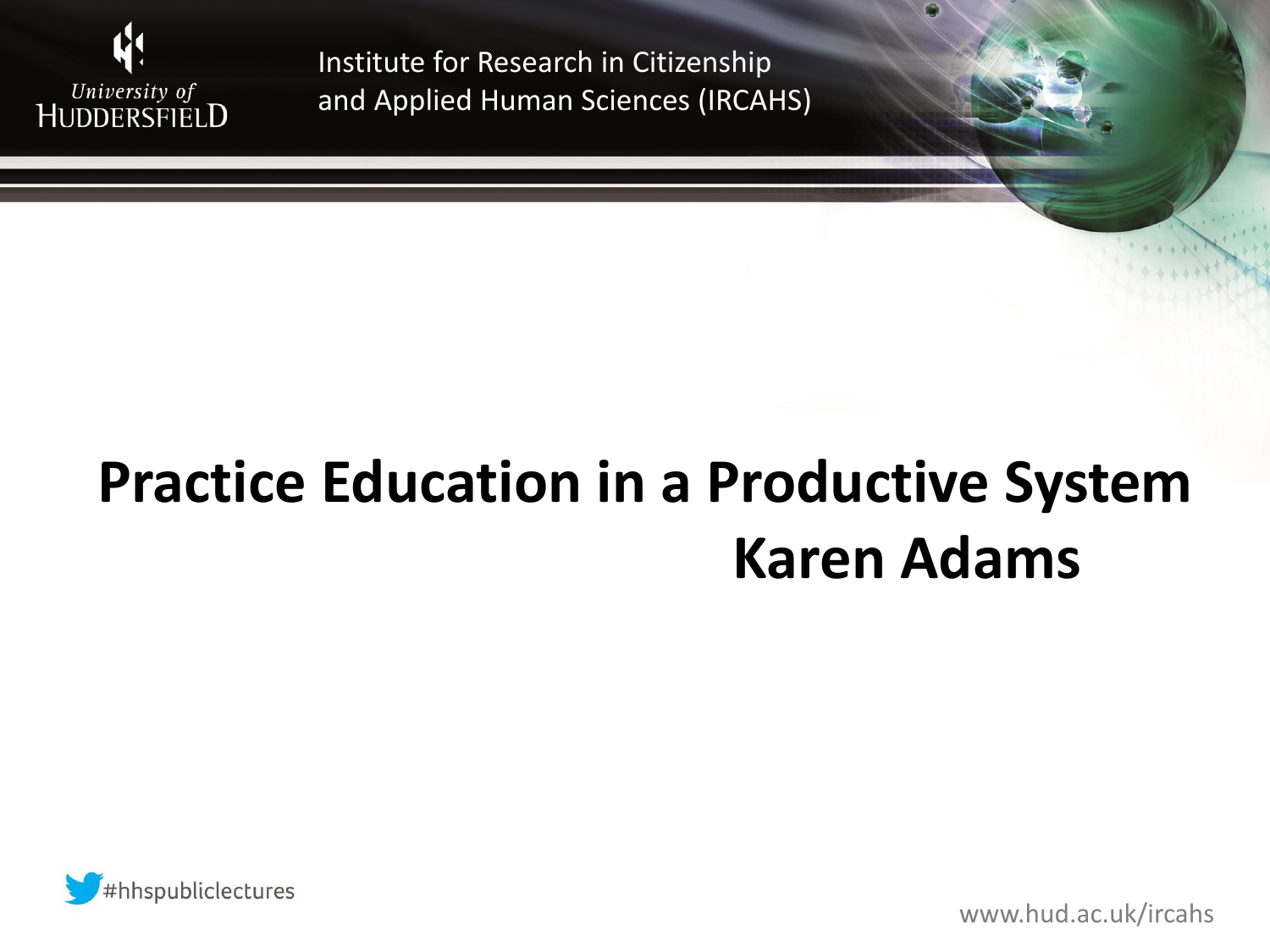

### The research questions

- What are the perspectives of practice teachers, students, managers, course leaders and other key stakeholders regarding the role of a Practice Teacher and attributes of a good Practice Teacher?
- How should Practice Teachers be educationally prepared to undertake their role?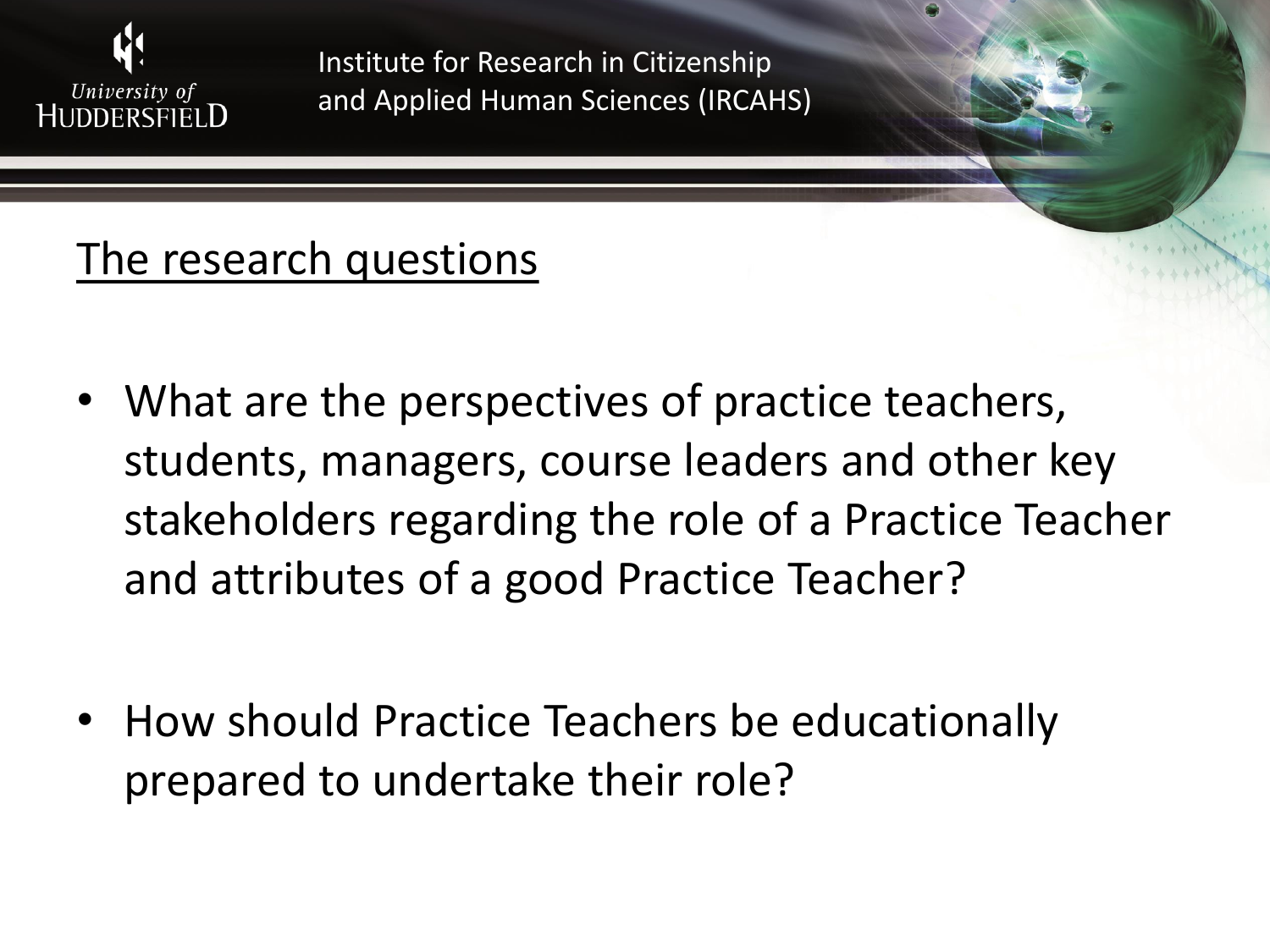![](_page_3_Picture_0.jpeg)

- The research policy context
- HV Implementation Plan 2011-15 (DH)
	- 4200 extra HV's by 2015
	- Delivering a new & enhanced model of service
- Practice Teacher Standards (NMC 2008)
- NMC circular 08/11 (2011) Practice Teachers supporting more than one (health visitor) student in practice
- Financial constraints in NHS
- HEE (2014) Educating Practice Teachers and Specialist Practice Mentors for Their new roles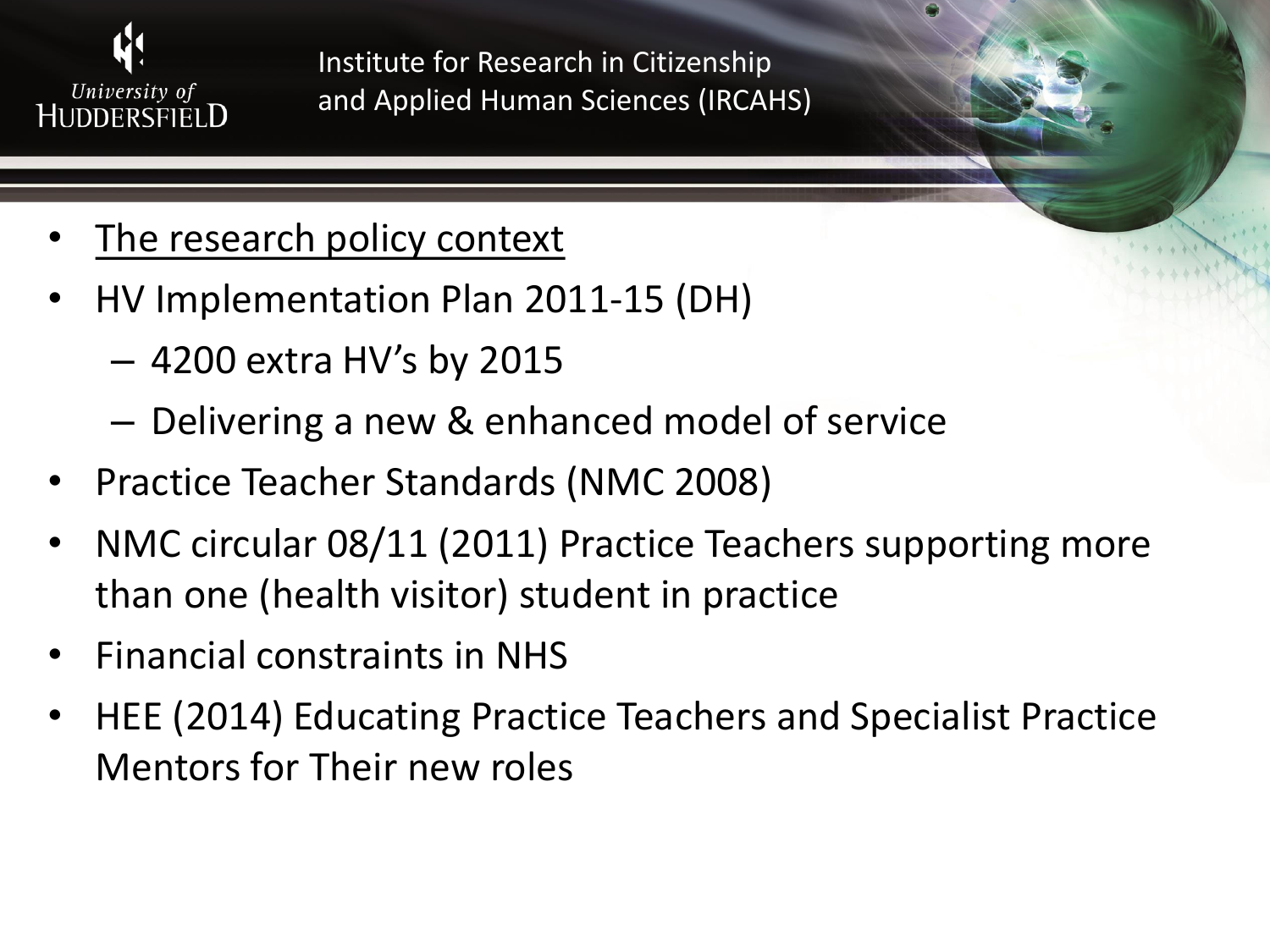![](_page_4_Picture_0.jpeg)

## Design & methodology

• Grounded theory (Charmaz 2006)

• Constructivist / naturalistic paradigm (Denzin & Lincoln 2008)

• One to one interviews and a focus group were used to gather qualitative data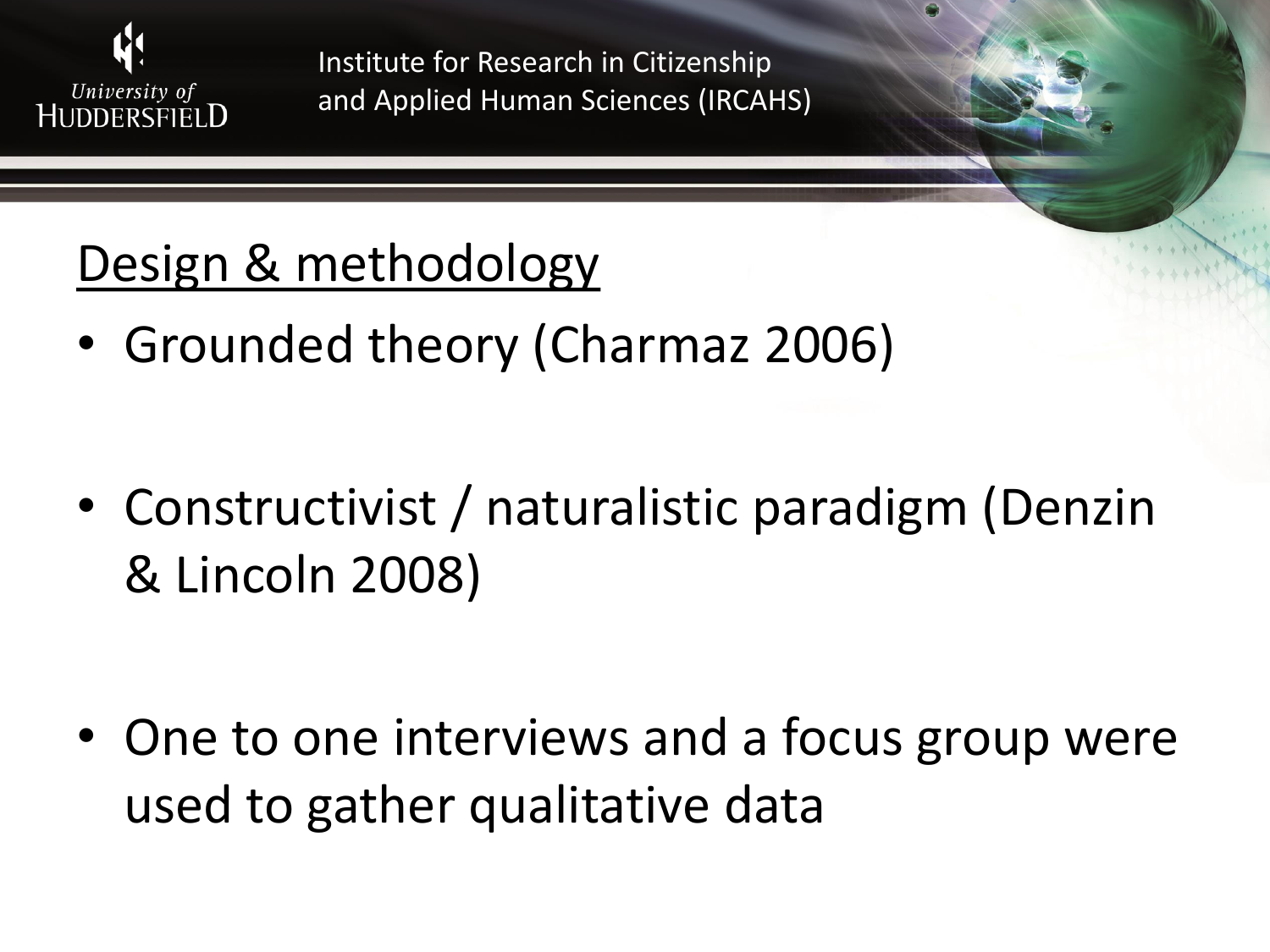![](_page_5_Picture_0.jpeg)

• Purposive sampling strategy

• Semi-structured interview format

• Open-ended questions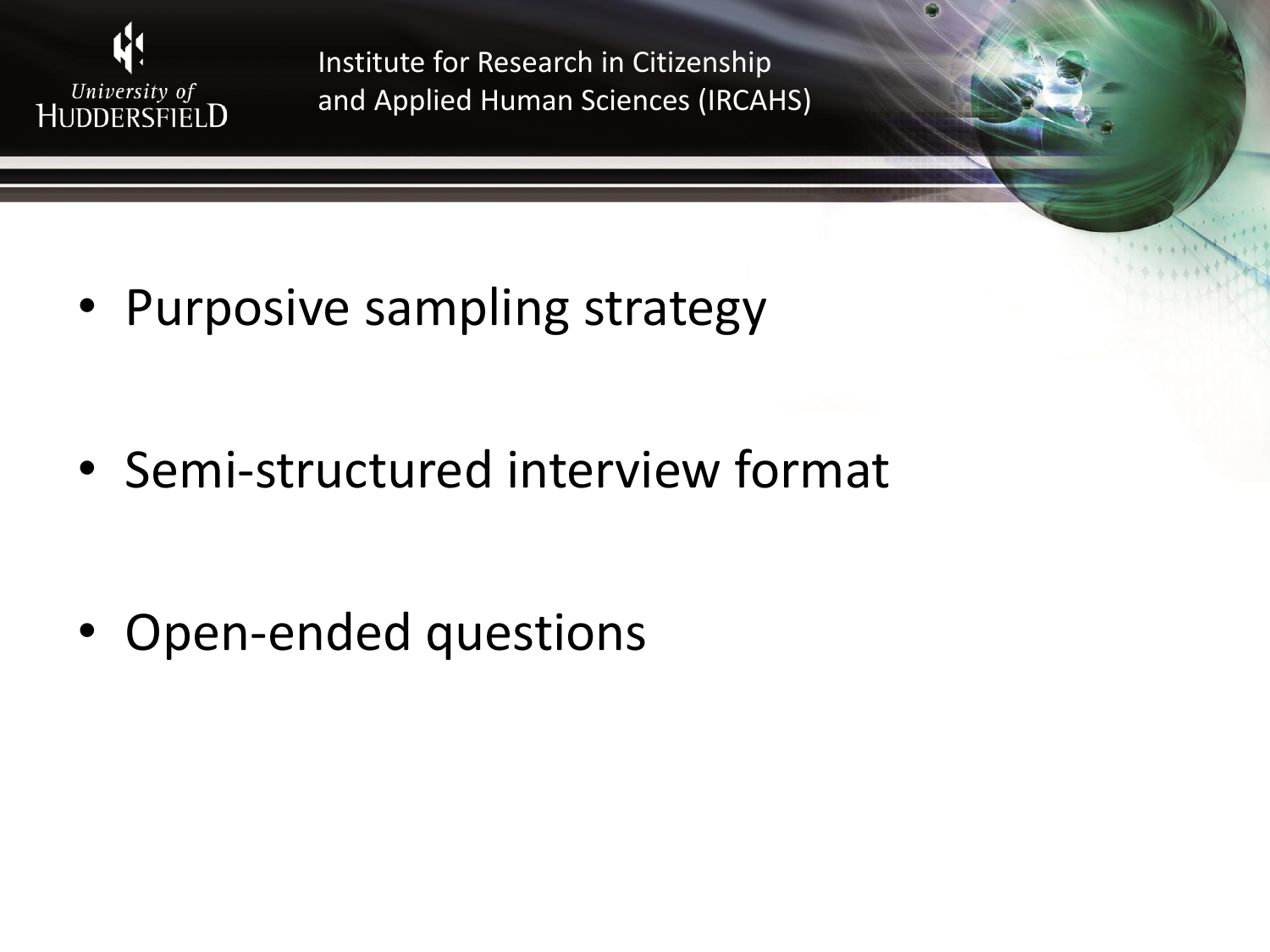![](_page_6_Picture_0.jpeg)

## Data analysis

• Digitally recorded

• Transcribed

• Concurrent data collection and analysis (Birks & Mills 2011)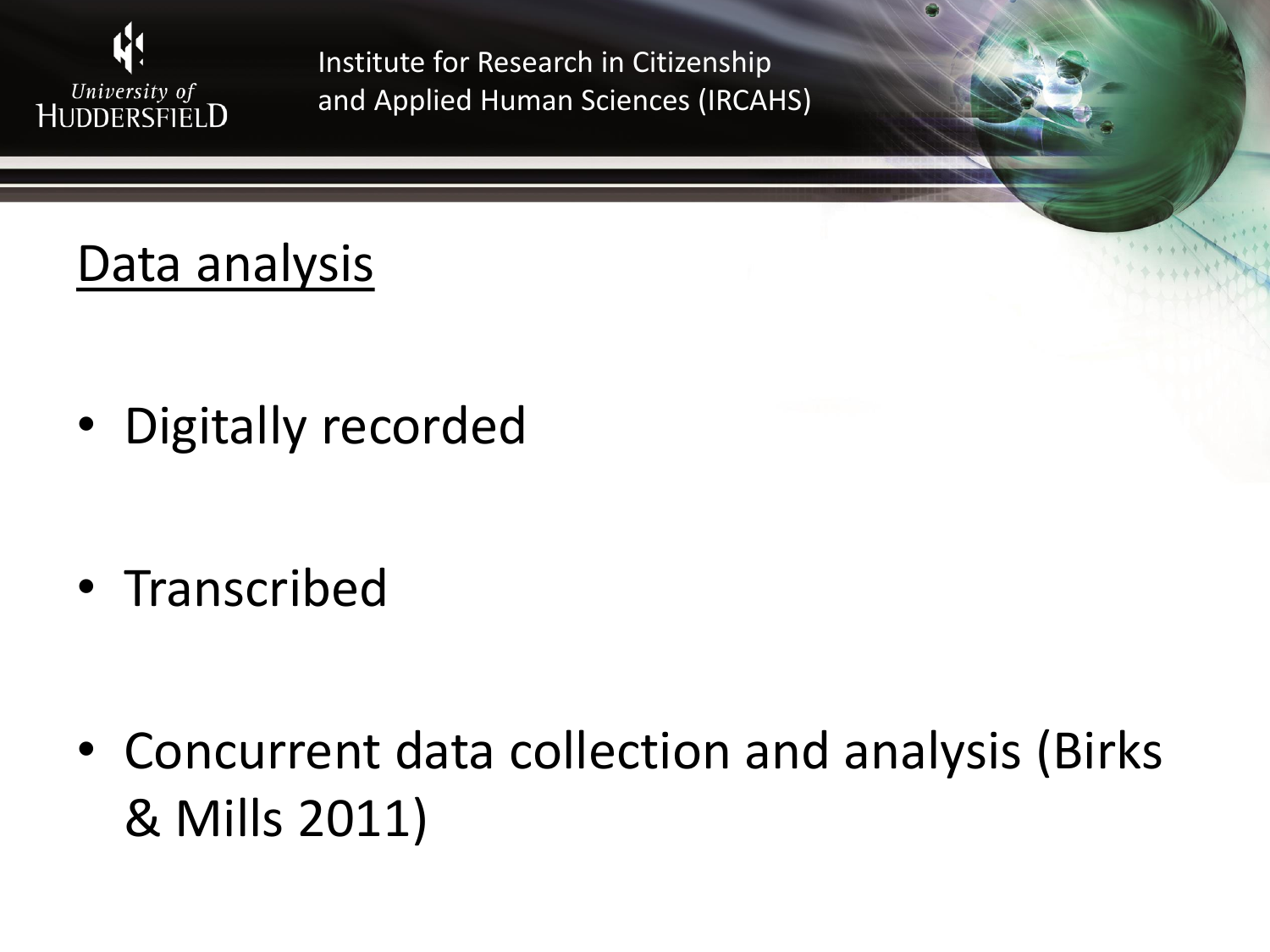![](_page_7_Picture_0.jpeg)

# **THE NHS: A PRODUCTIVE SYSTEM**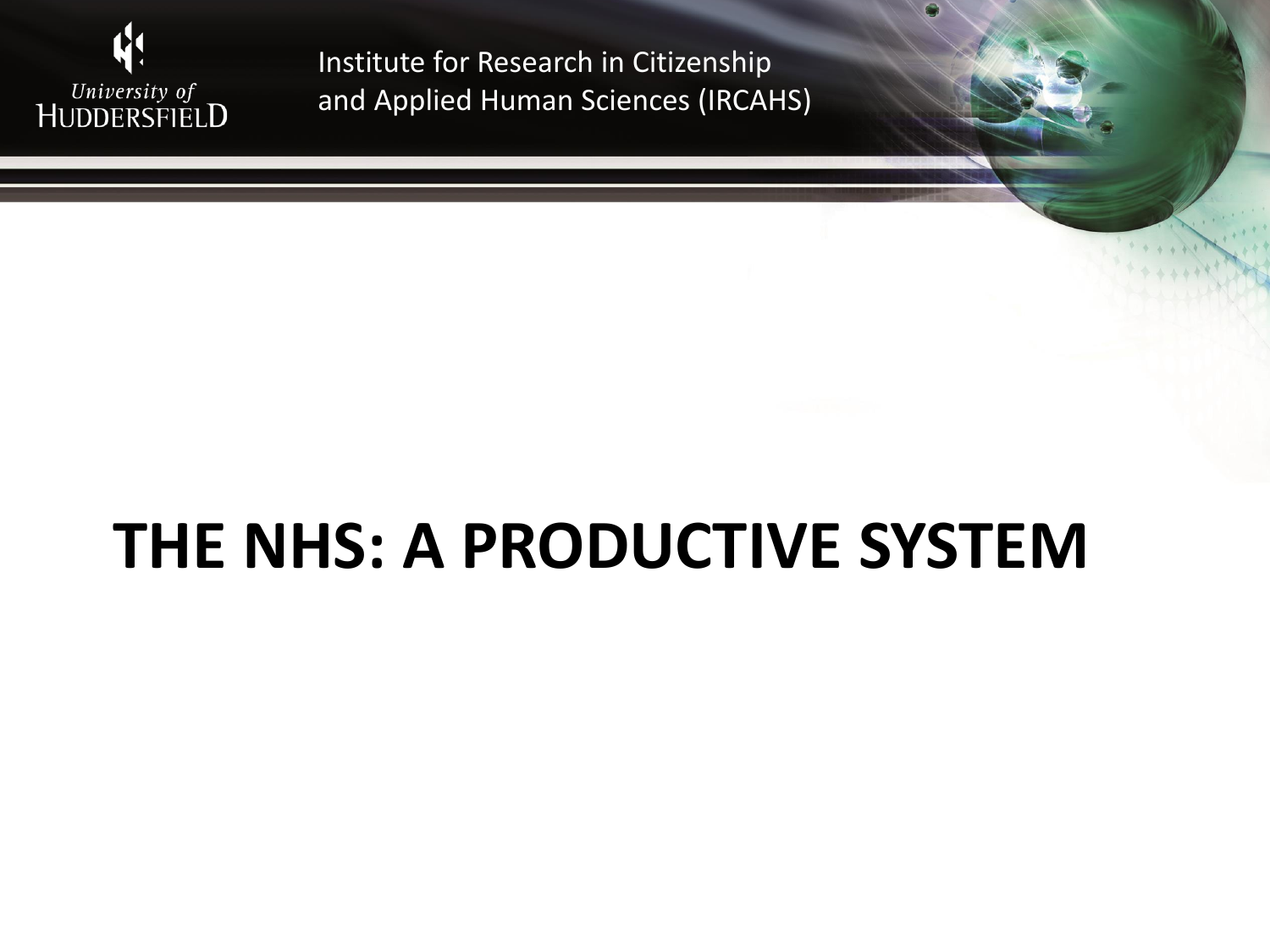![](_page_8_Picture_0.jpeg)

- Productive systems:
- By prescribing and standardising a role organisations can better predict what the outcomes will be
- They differ in the way work is organised and the degree to which various work roles and practices are prescribed (Fuller et al 2006 and Felstead et al 2007)
- Training supports the regulation of work roles and enables the standardised provision of services or products.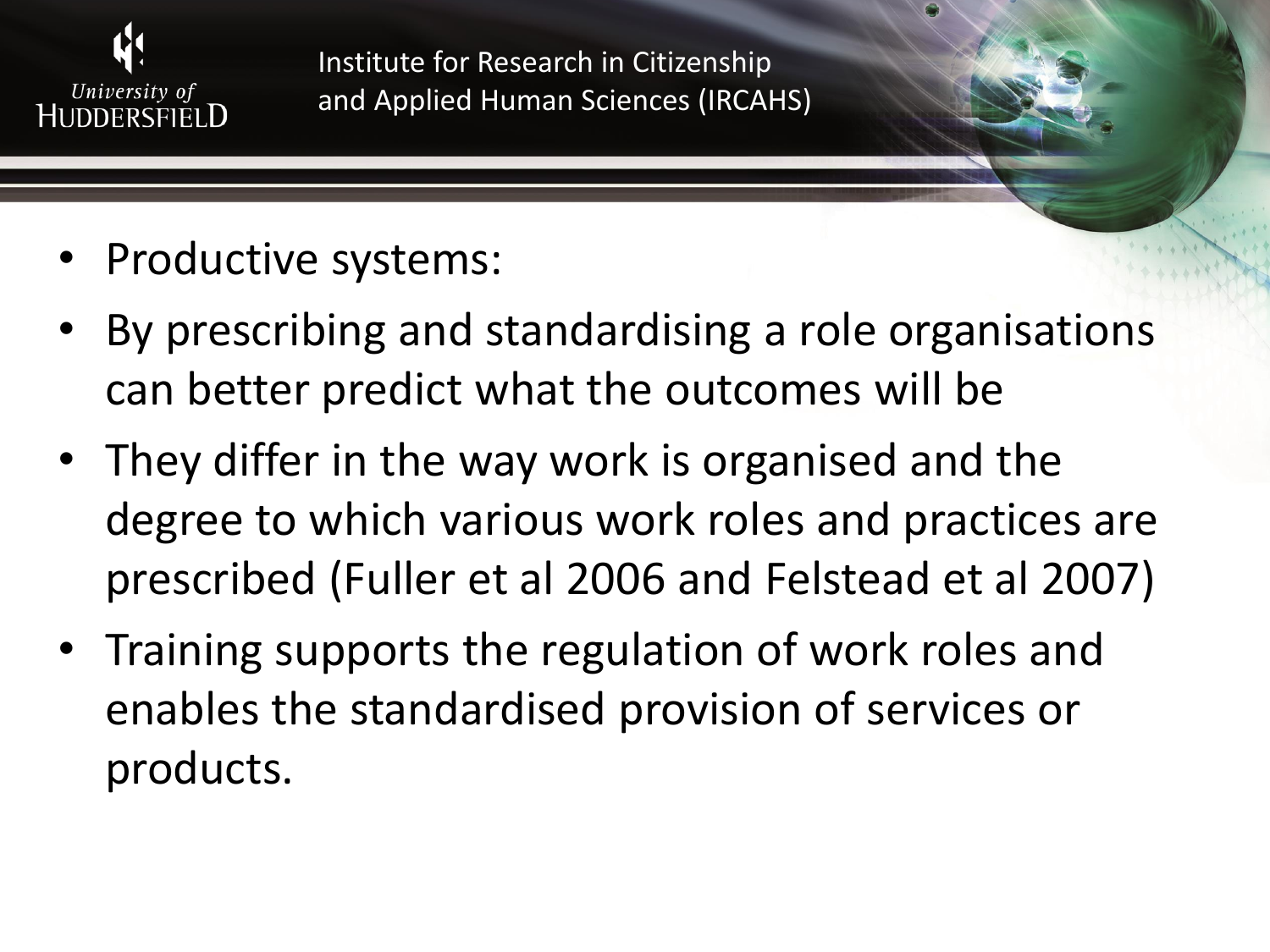![](_page_9_Picture_0.jpeg)

• Occupants of roles that are prescribed in more detail have less autonomy to make decisions for example in relation to planning their own work priorities (Fuller et al 2006 and Felstead et al 2007)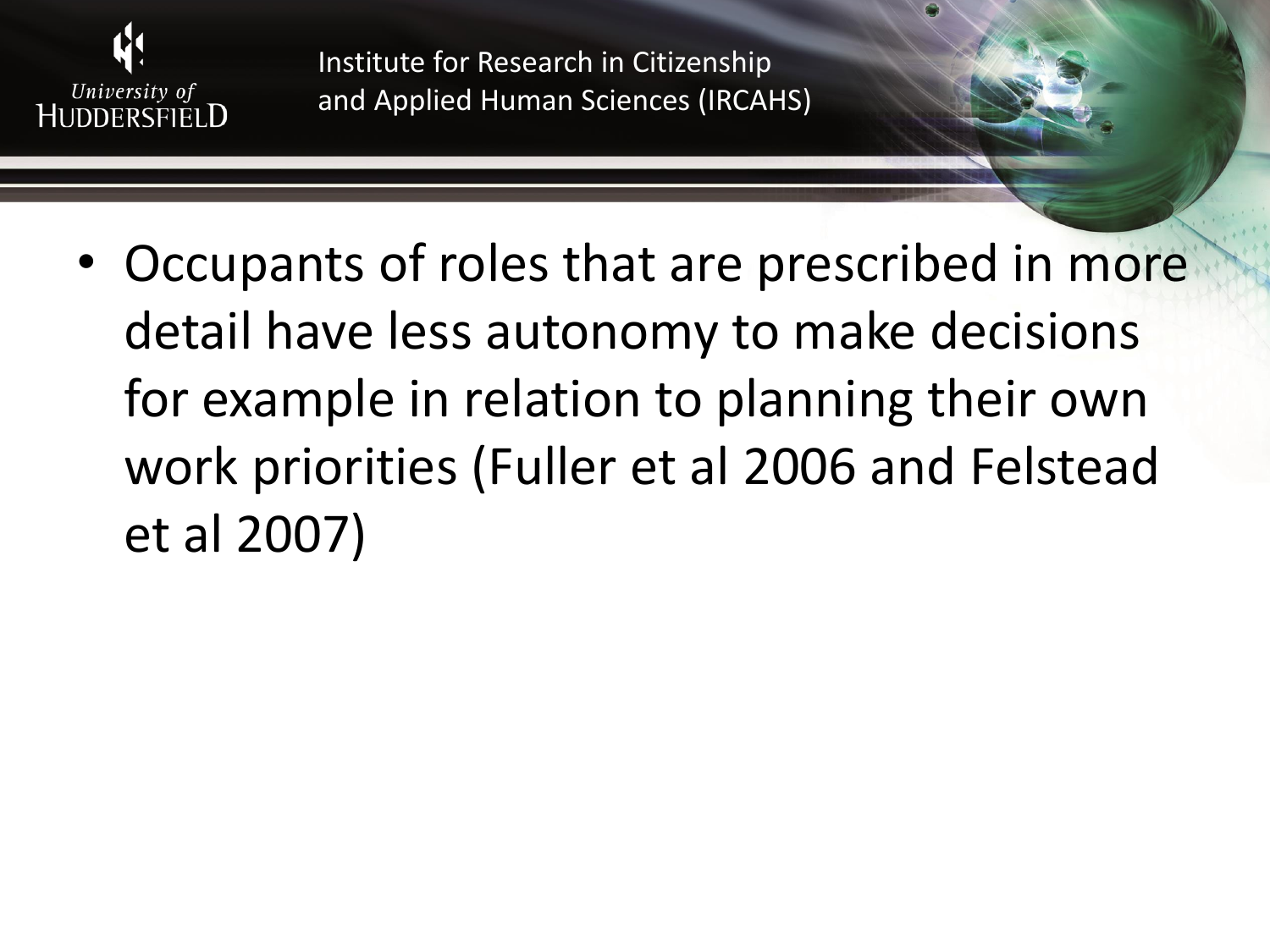![](_page_10_Picture_0.jpeg)

- Since 2005 health care services in the UK have increasingly become organised along business lines. An internal market exists where care providers compete to win contracts to deliver the most cost effective health care service
- As a consequence of this NHS practitioner work roles have become increasingly prescribed (CQUIN's, service specifications, service level agreements etc) and this target driven culture, which relates to efficient care provision, leaves little room for education and training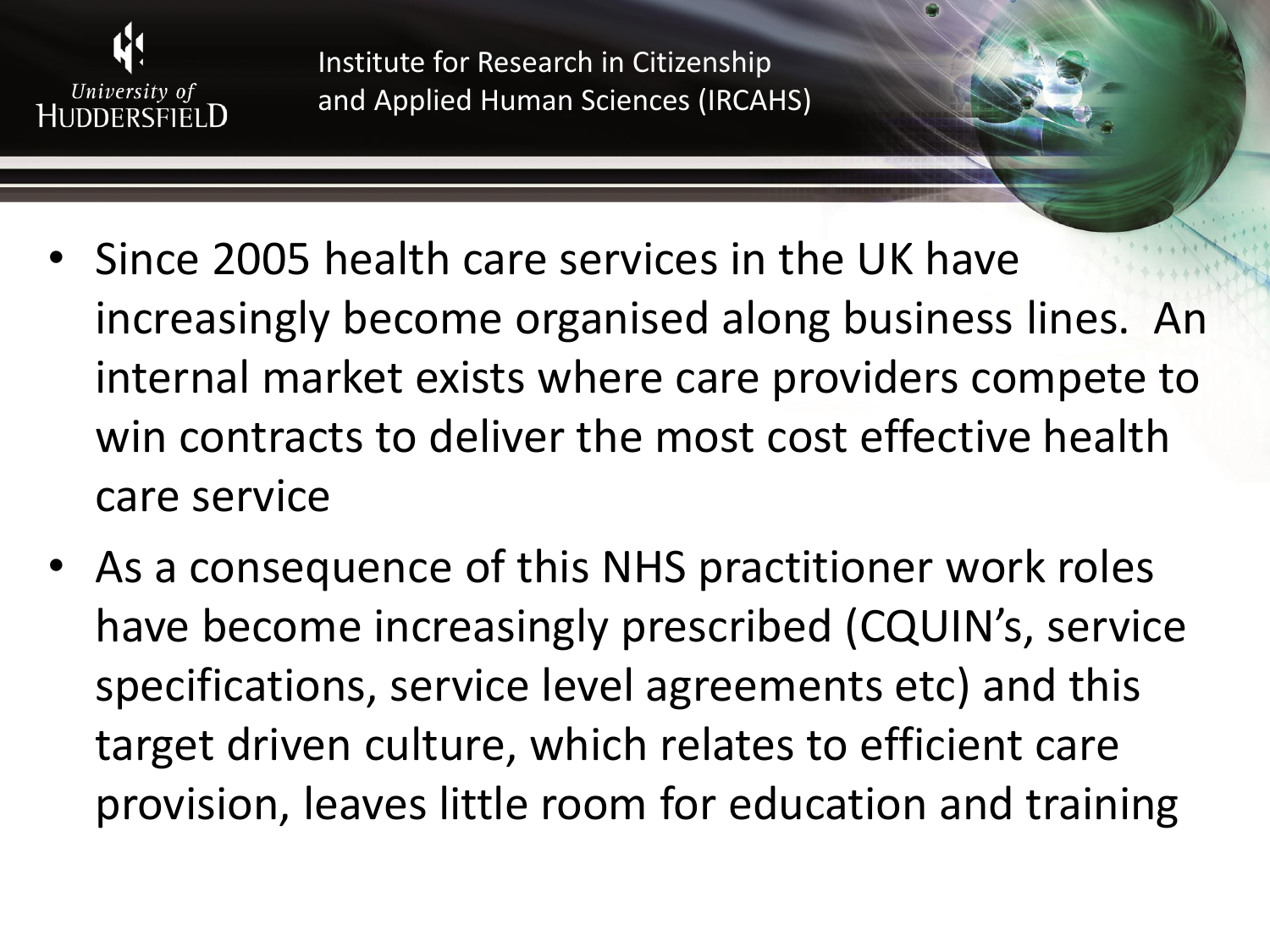![](_page_11_Picture_0.jpeg)

• The pressures associated with achieving clinical and health care outcomes (production) impact upon learning in the workplace (reproduction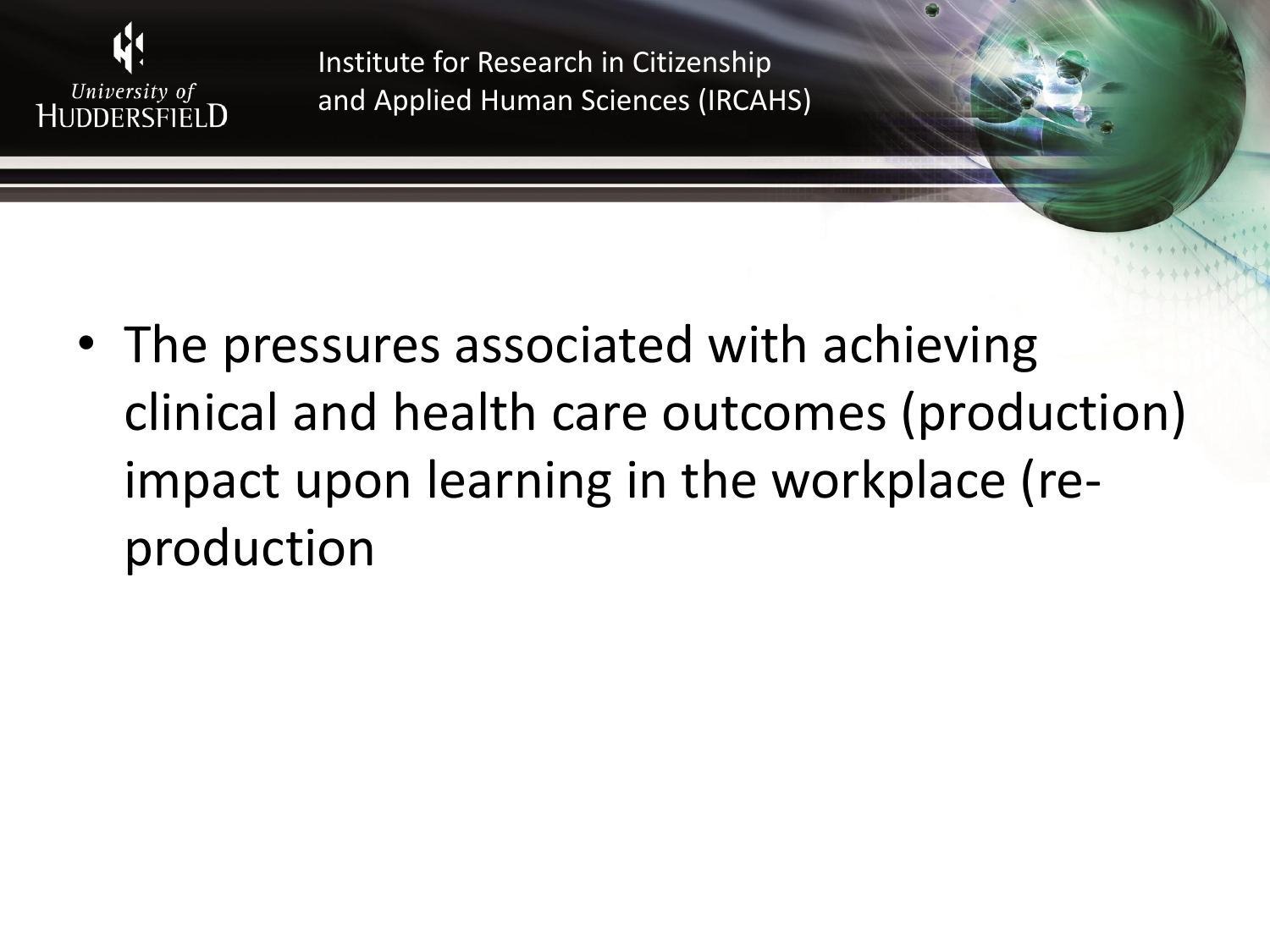![](_page_12_Picture_0.jpeg)

- Working in a productive system impinges upon the practice teachers role in supporting student learning
- and
- affects the way practice teachers learn and understand their role and develop their professional identity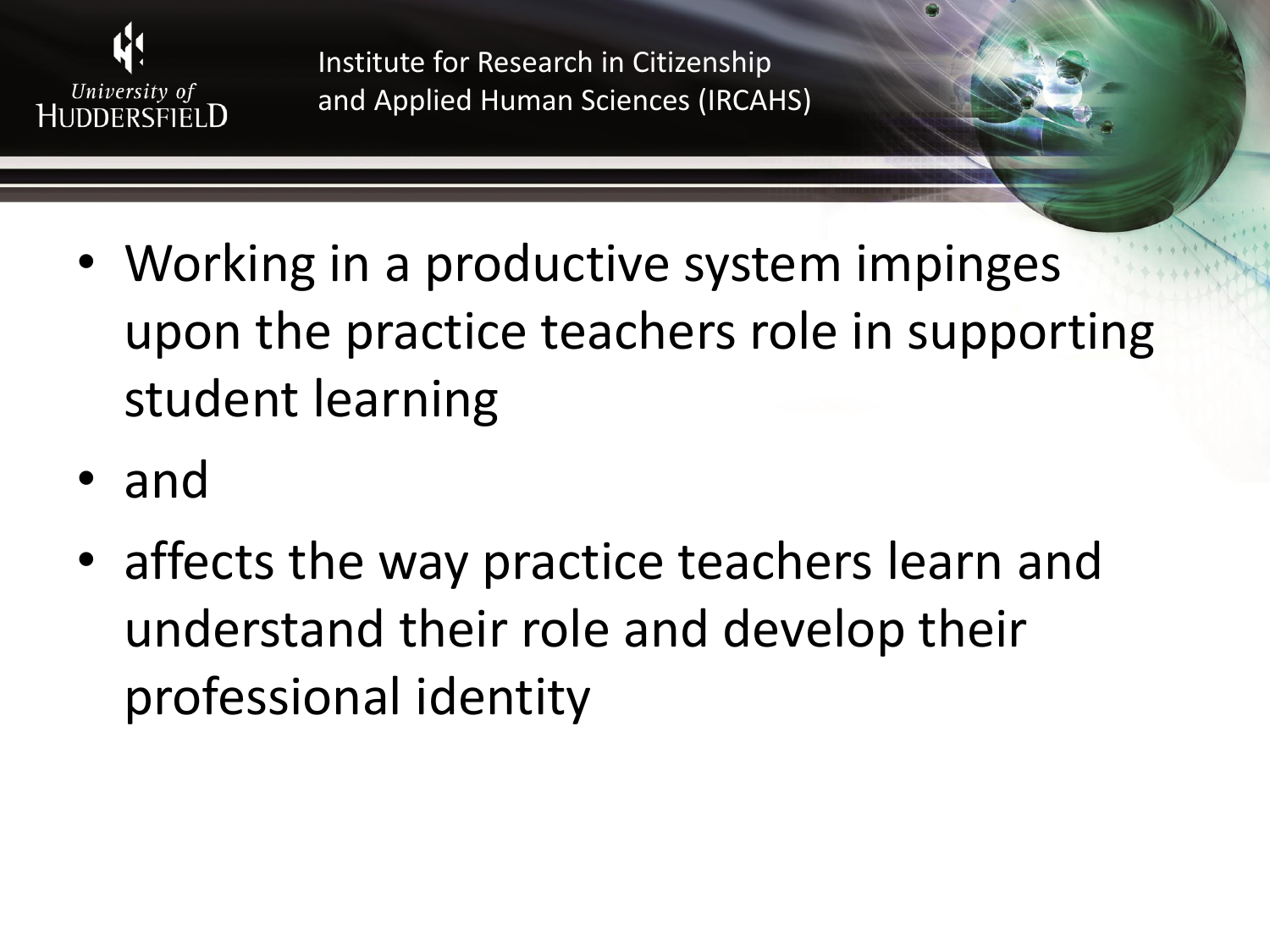![](_page_13_Picture_0.jpeg)

- The PT role itself has not been subject to the same degree of prescriptive pressure in terms of how the role is organized and monitored
- Whilst this leaves potential for greater autonomy in terms of determining priorities for practice, the broader context in which the role is situated, as part of a prescribed clinical role, has constrained these opportunities and enabled different stakeholders to influence the duties and aligned to the role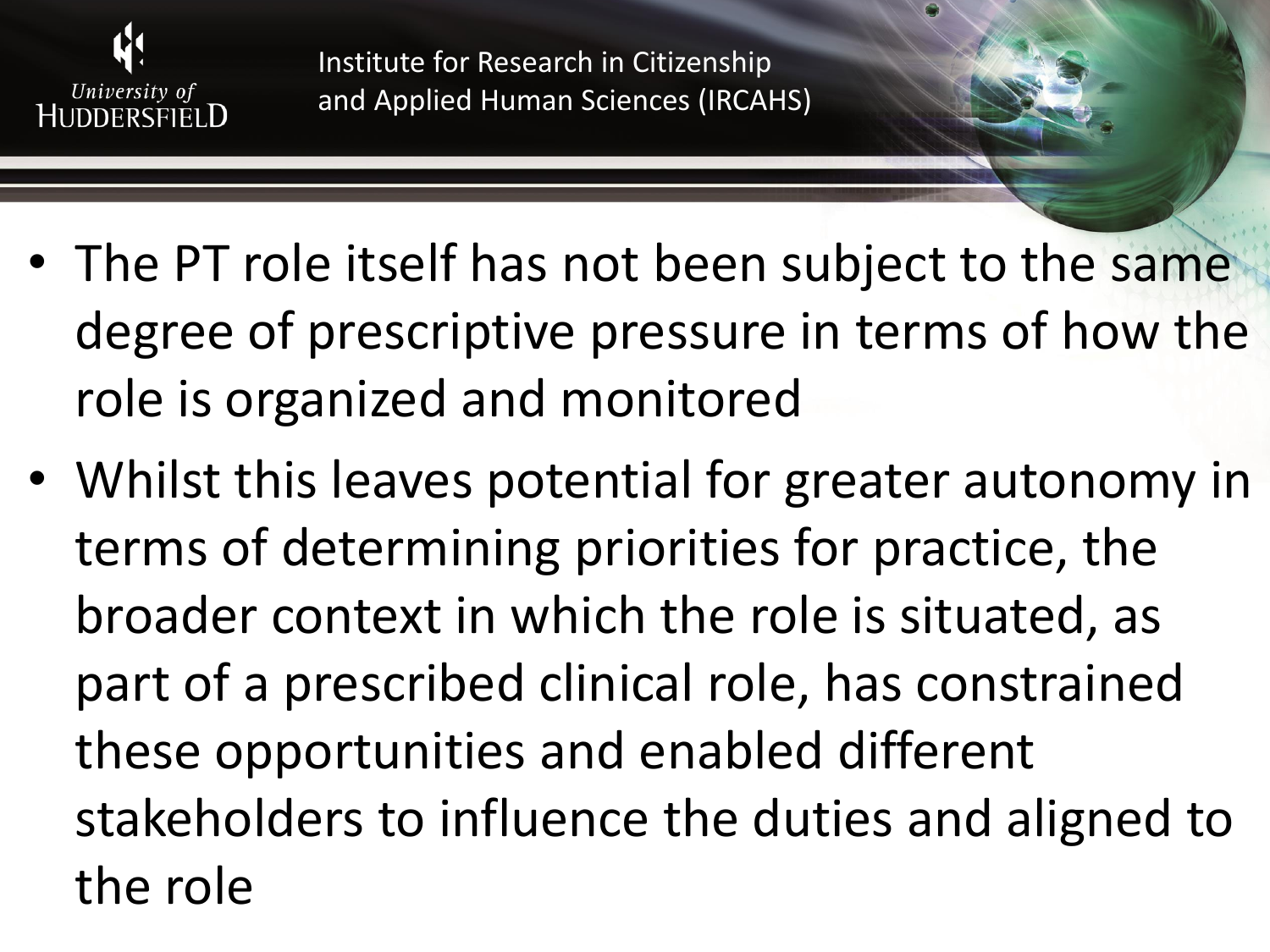![](_page_14_Picture_0.jpeg)

- Individuals in PT roles have attempted to establish a role identity…..
- But this has not been a shared identity, and the way in which each individual's role has evolved has been influenced by how they themselves understand the role, economic constraints and how the role is perceived by others such as managers, peers and students.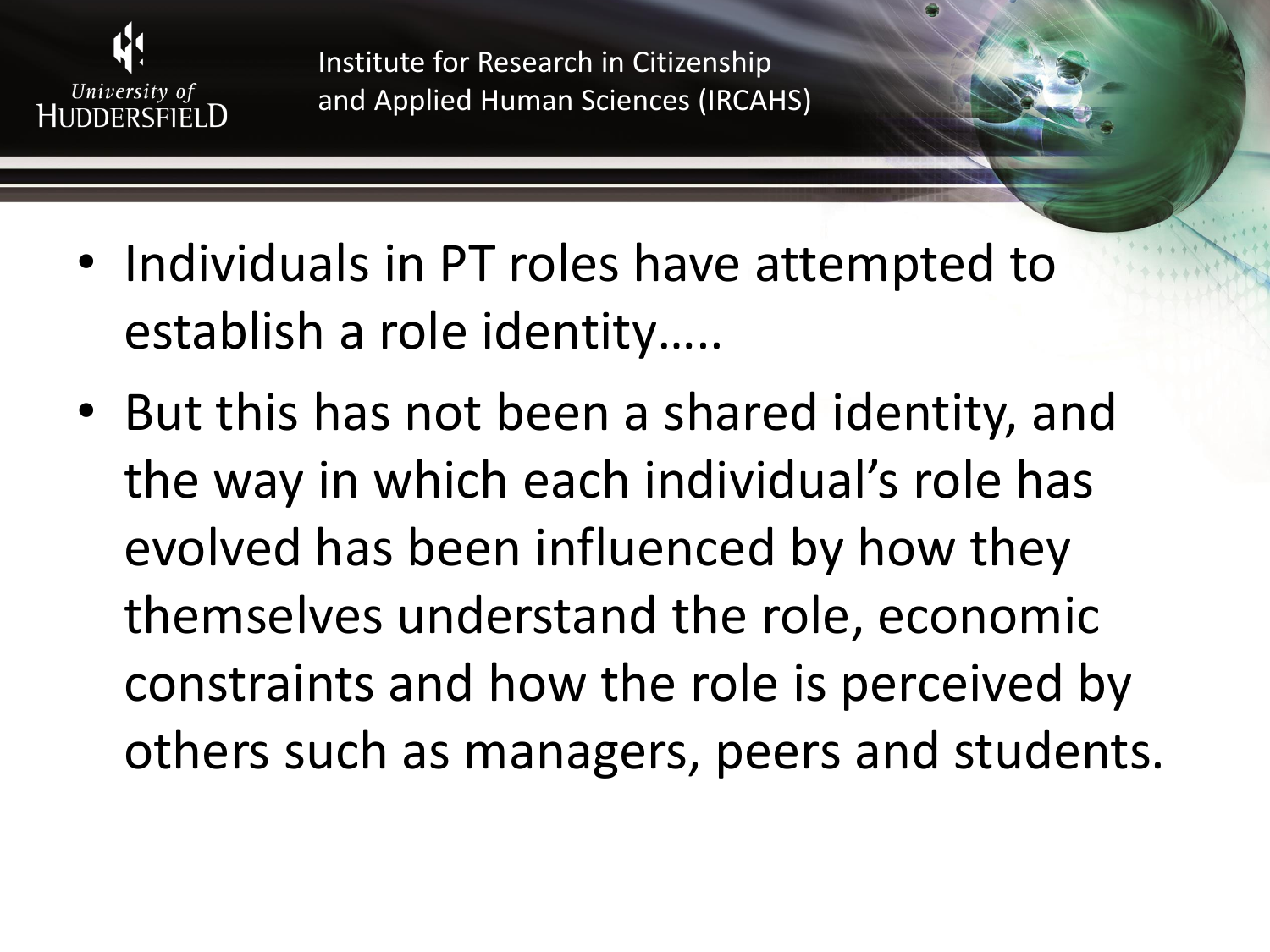![](_page_15_Picture_0.jpeg)

- PT's were found to be undertaking different remits across and between organisations and disciplines in addition to caseload responsibilities and managing a student
- Team leader
- Specialist roles
- Developing standards for HV practice
- Training wider workforce
- Leading clinical & safeguarding supervision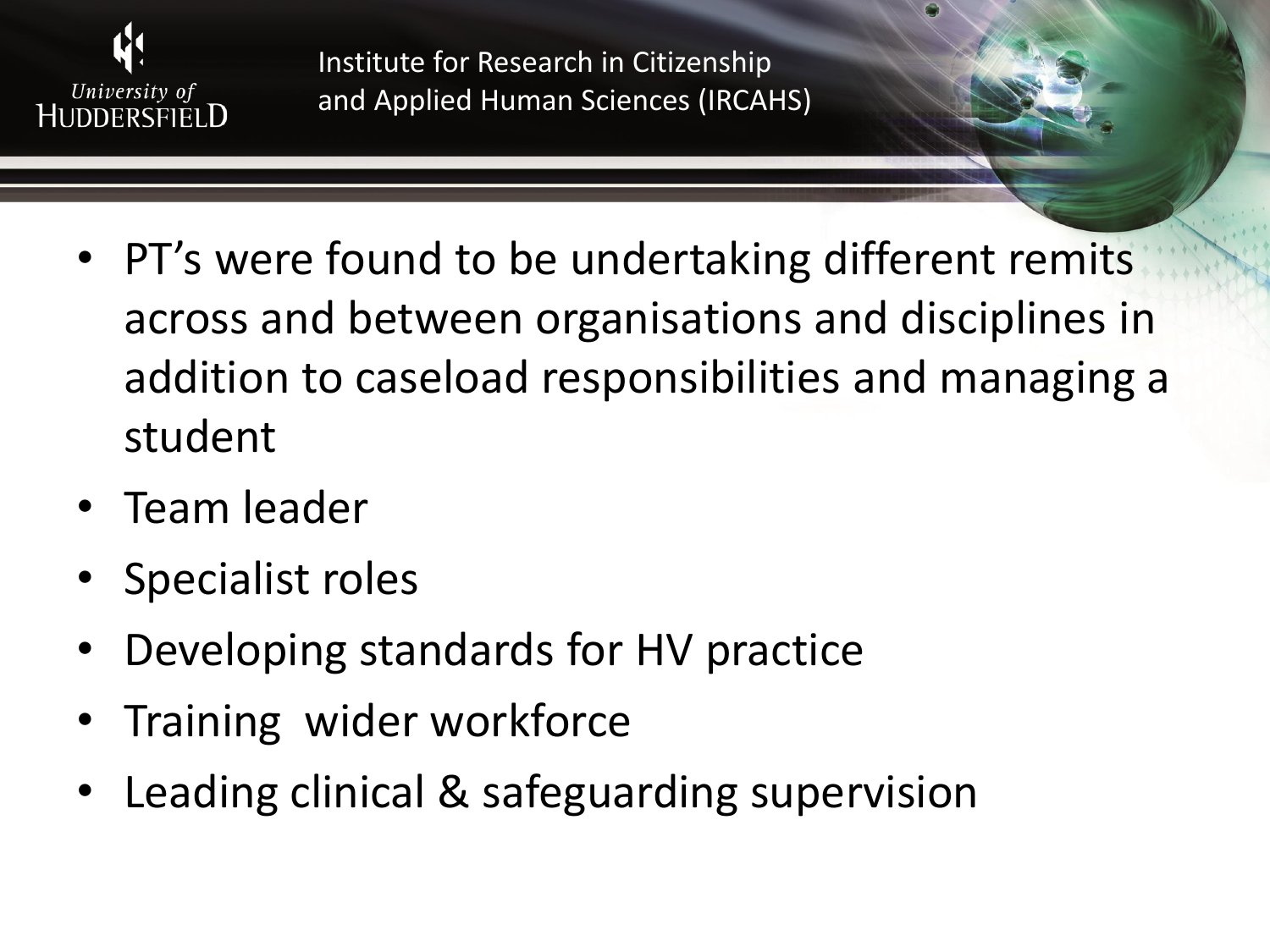![](_page_16_Picture_0.jpeg)

#### NMC's (2008) position on the role of practice teachers

![](_page_16_Figure_3.jpeg)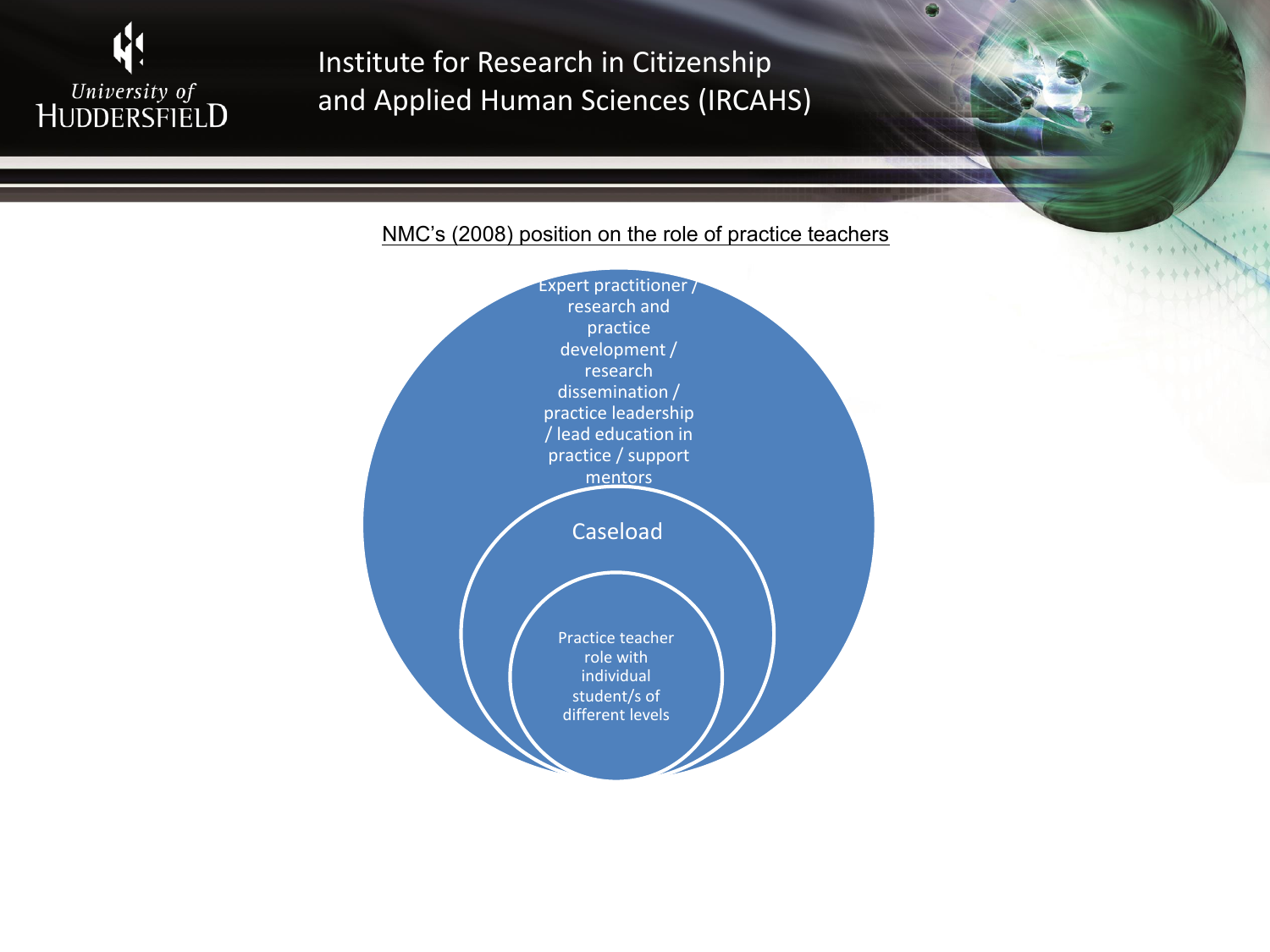![](_page_17_Picture_0.jpeg)

![](_page_17_Figure_2.jpeg)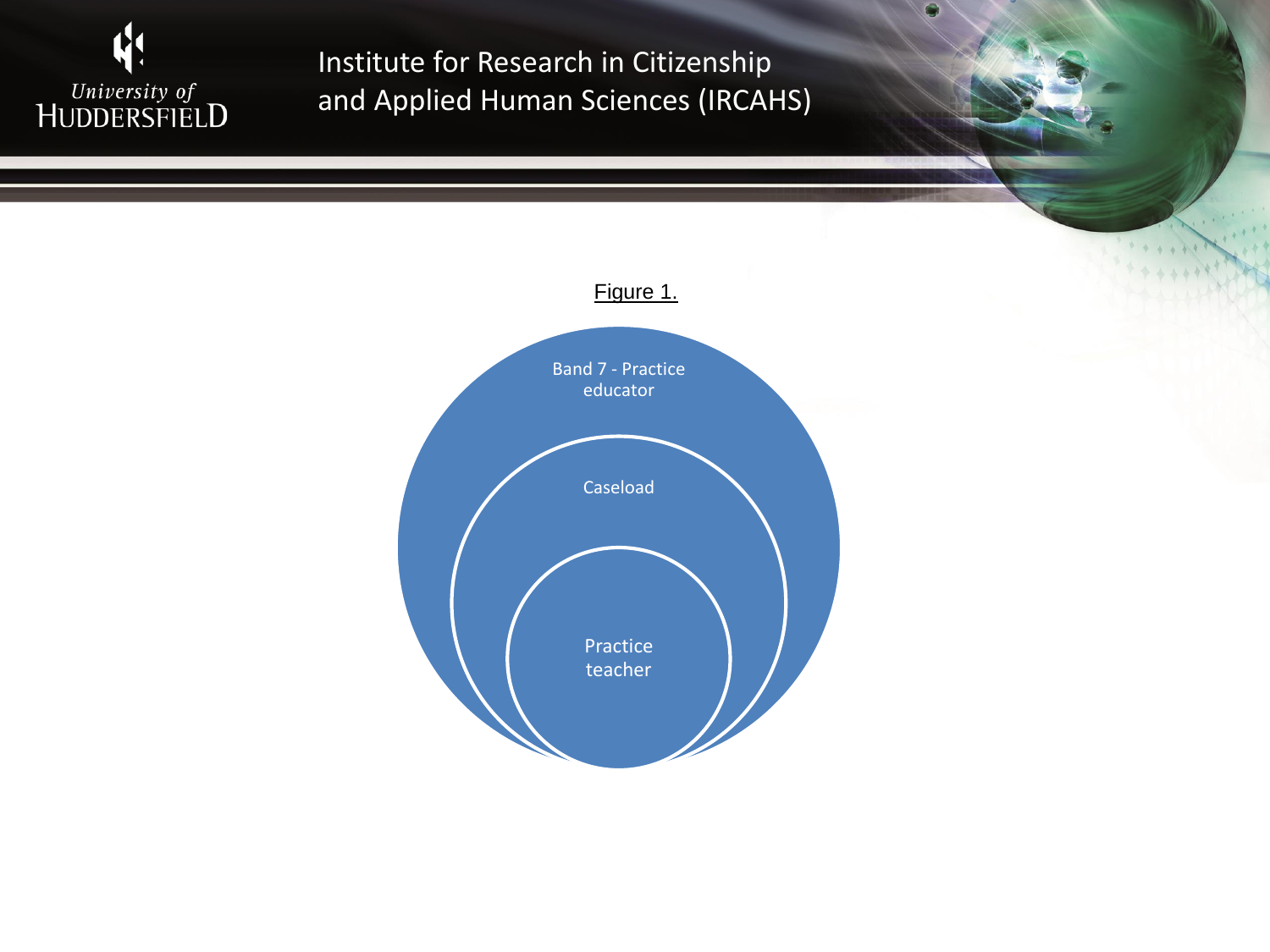![](_page_18_Picture_0.jpeg)

![](_page_18_Figure_2.jpeg)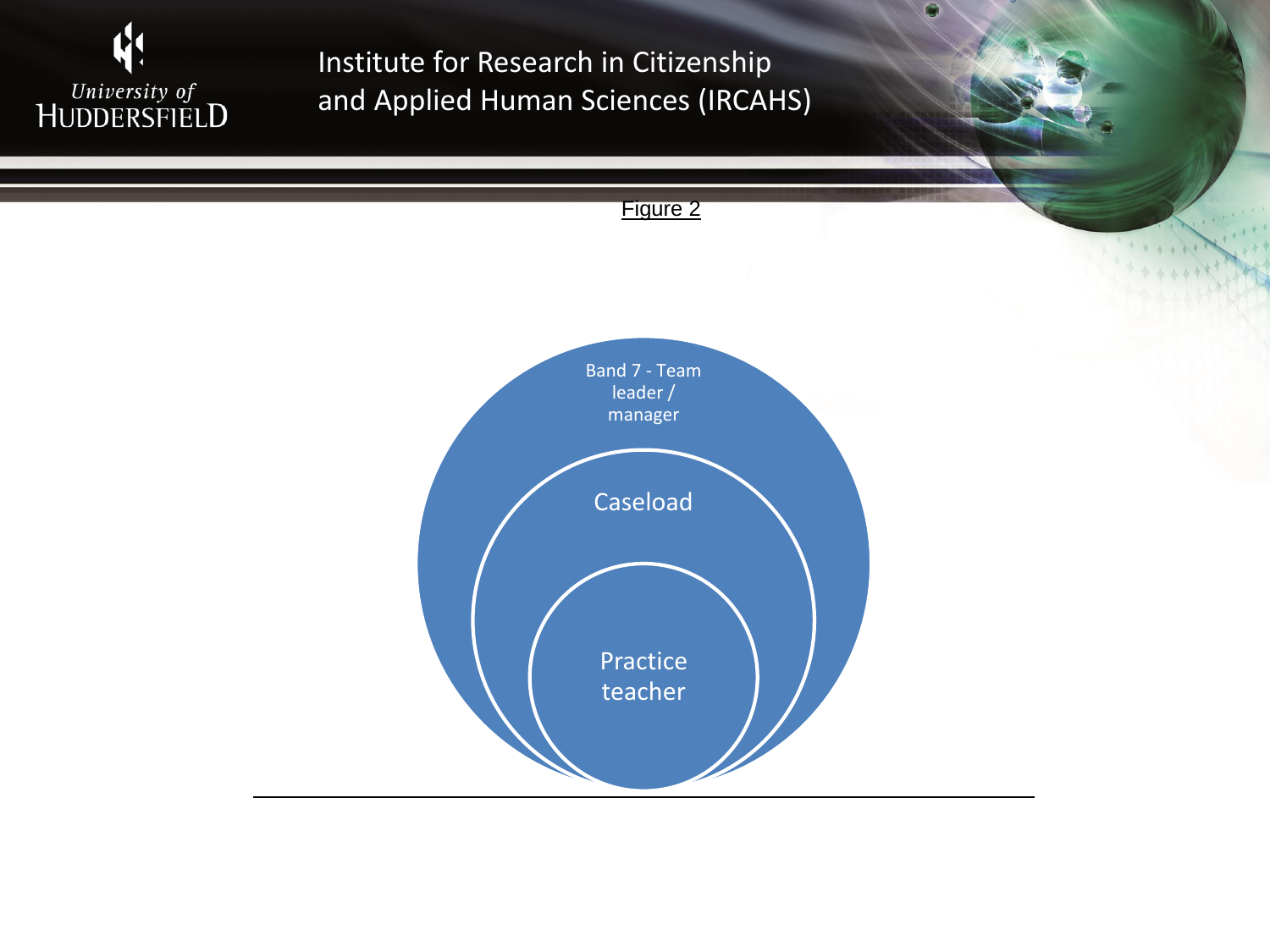![](_page_19_Picture_0.jpeg)

![](_page_19_Figure_2.jpeg)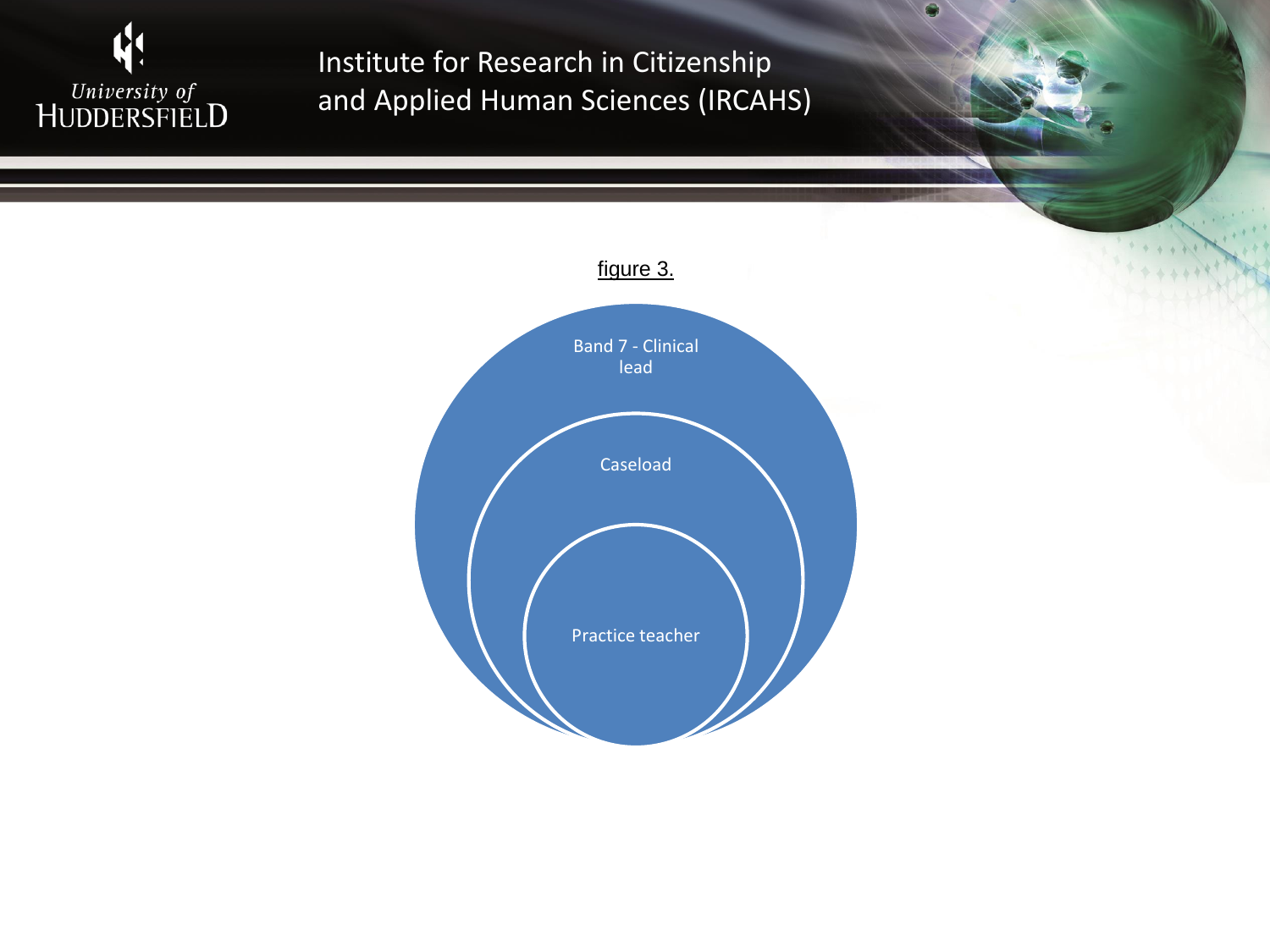![](_page_20_Picture_0.jpeg)

#### Figure 4.

![](_page_20_Figure_3.jpeg)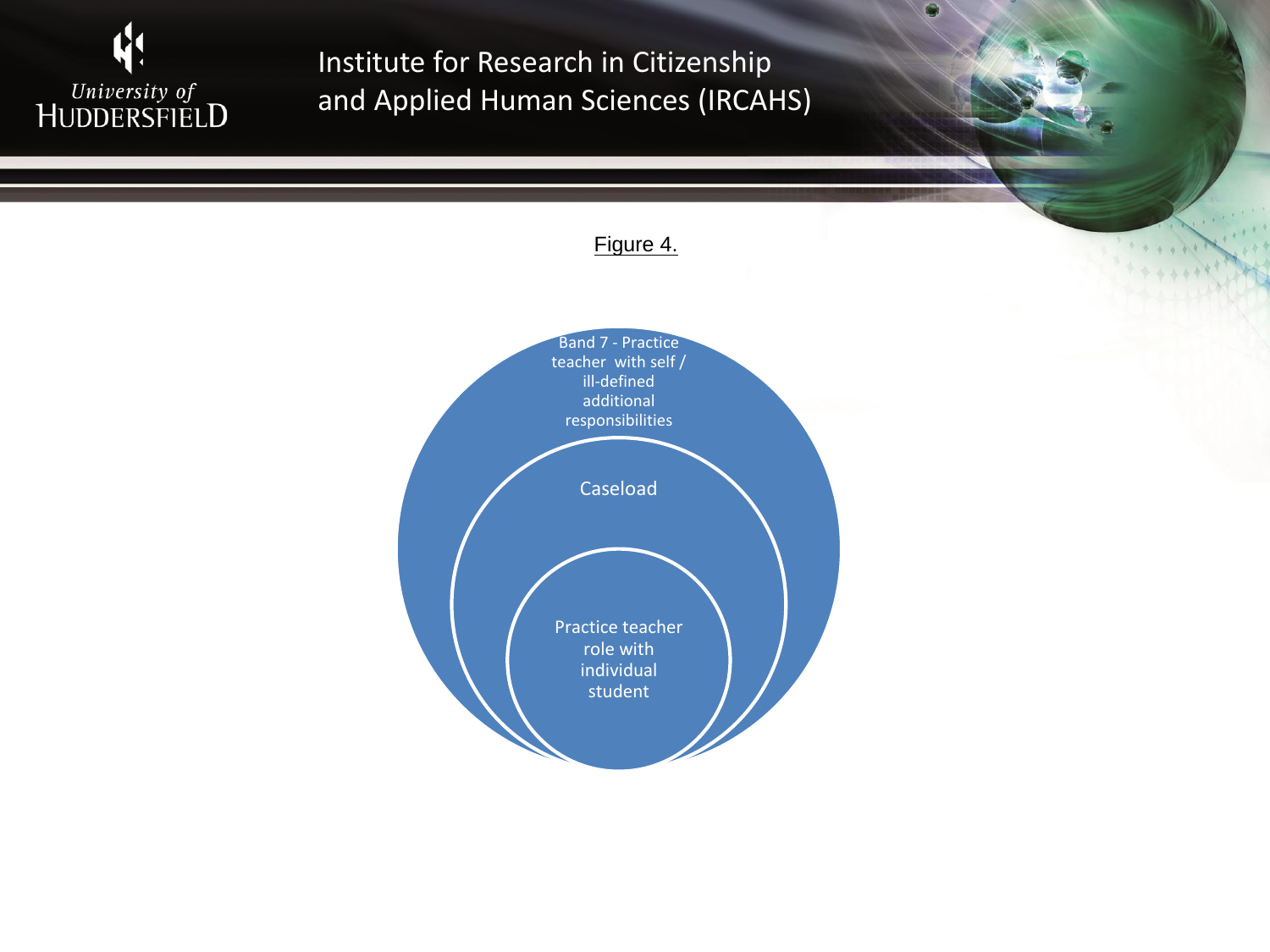![](_page_21_Picture_0.jpeg)

• The context in which you work and the recognition that you are afforded affects your sense of professional identity (Hallam 2000).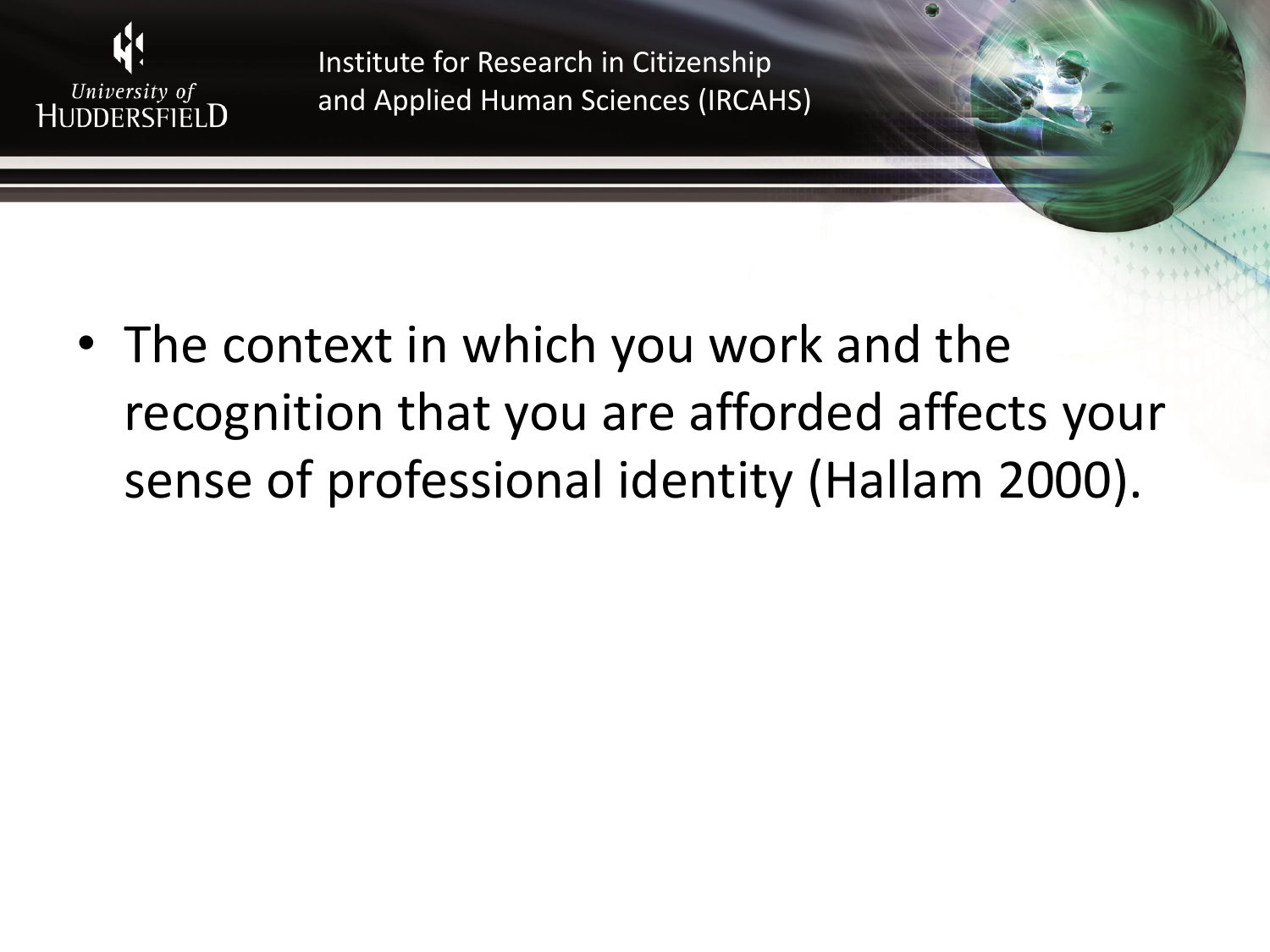![](_page_22_Picture_0.jpeg)

- Development of a clearer professional identity is essential in strengthening the position of practice teachers.
- Nurse educators have a significant role in shaping the curriculum in order to influence professional identity development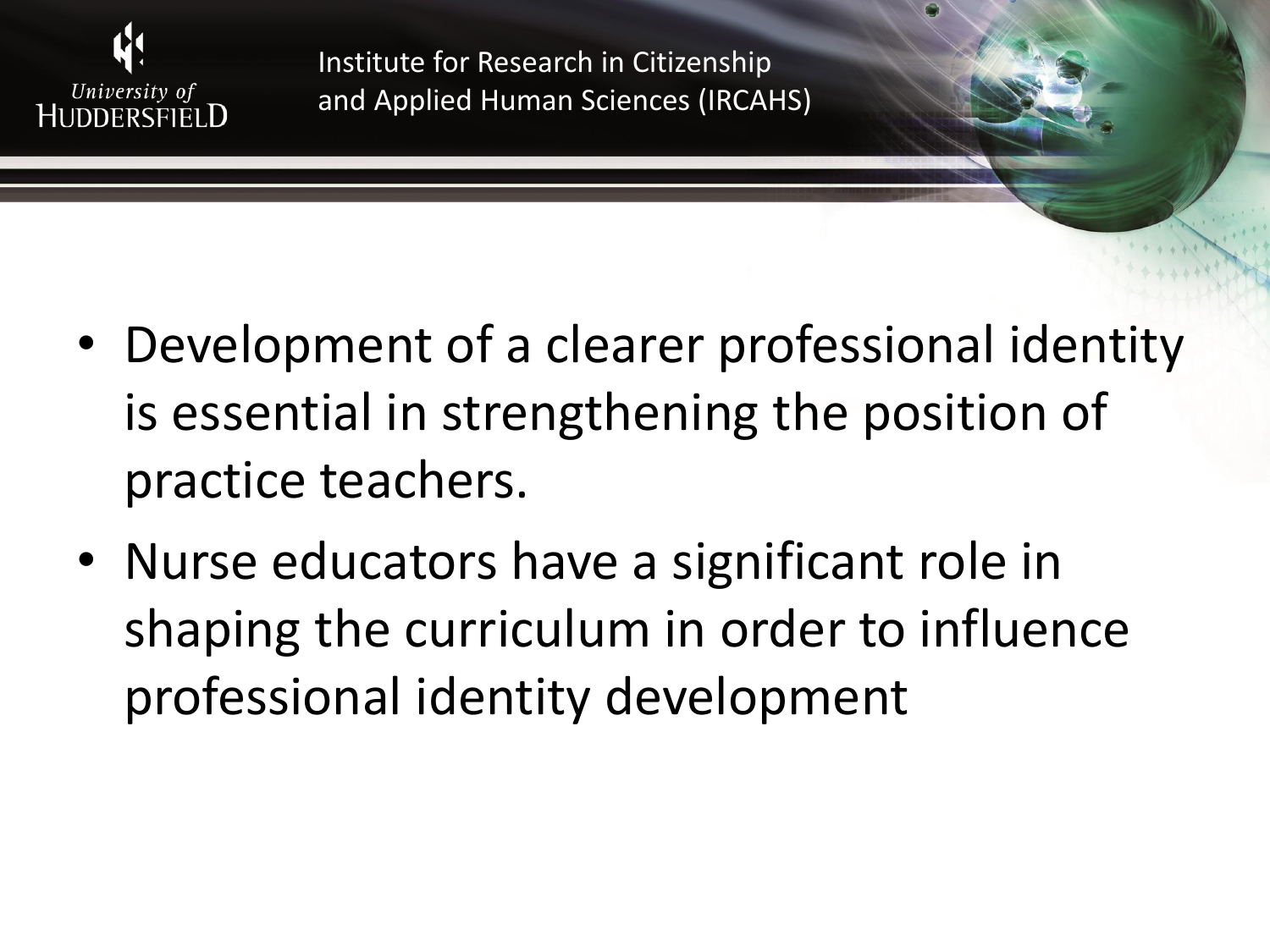![](_page_23_Picture_0.jpeg)

- Learning the role / developing a shared identity
- There is little external guidance to support PT's in developing a shared identity / learning the role

*'There weren't many PT's around (when new to the role)…… and we didn't meet up ….I was making up the rules as I went along' (PT1)*

*'When I first started out as a PT there was no guidelines it was just 'oh this is your mentor and you'll get together to sort it out between you' (PT2)*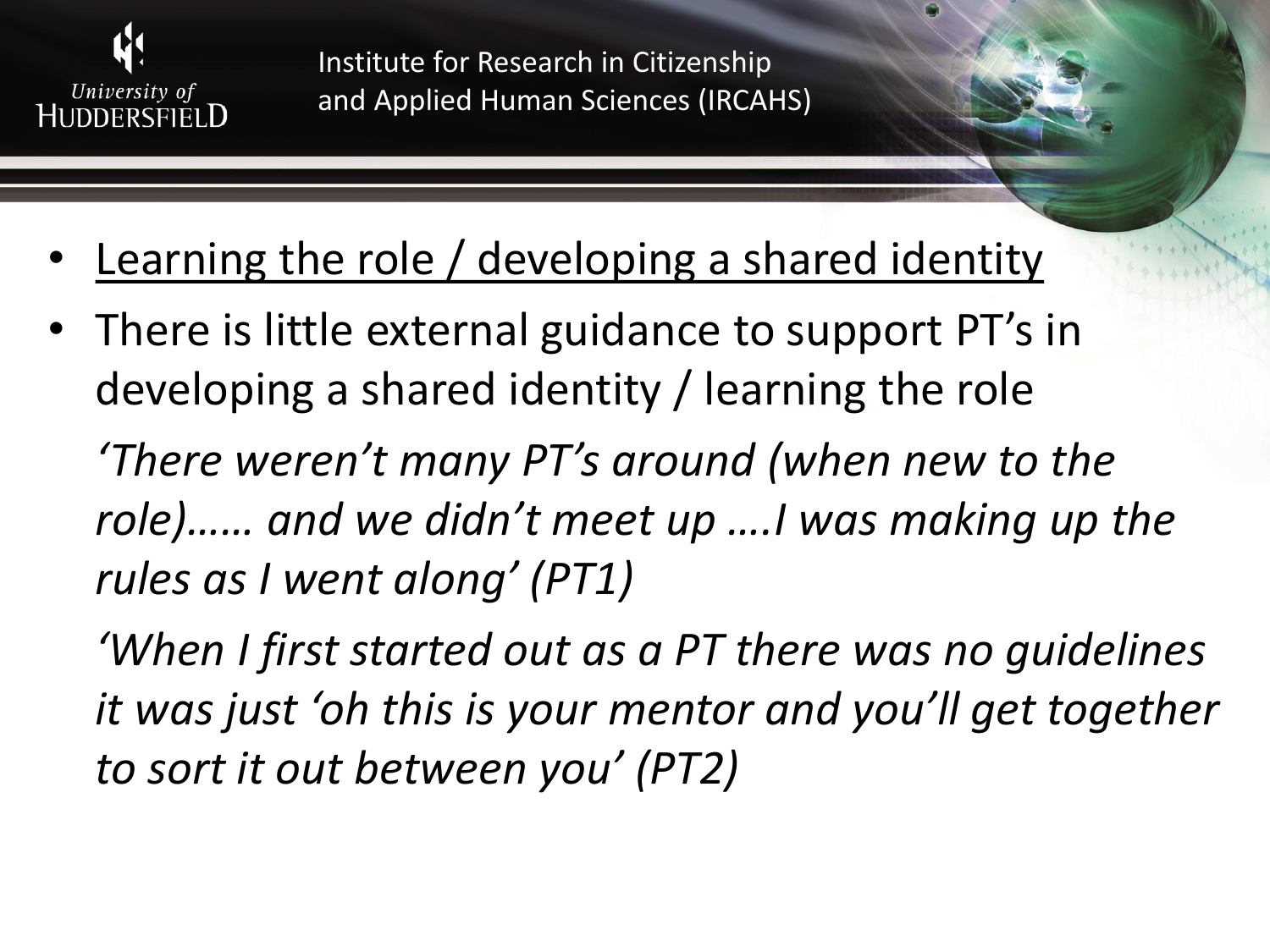![](_page_24_Picture_0.jpeg)

### Learning the role / developing a role identity

- Role models were drawn from experiences of being a student
- Supervision processes where these were cross discipline the evidence suggested that the dominant identity was that of the professional discipline and this affected the perceived value of supervision for some
- It's unsurprising therefore that multiple role identities are apparent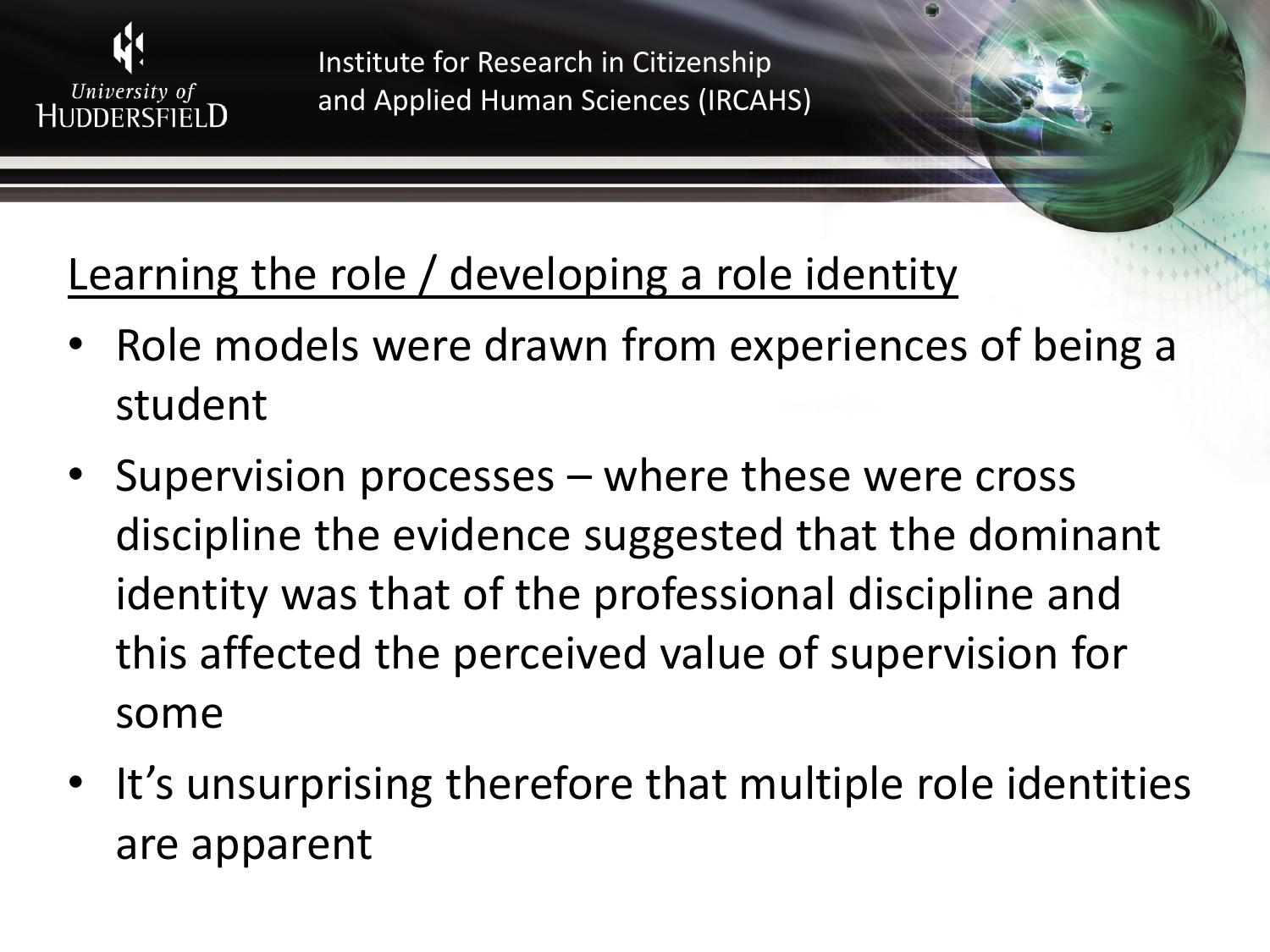![](_page_25_Picture_0.jpeg)

- Professions are established and underpinned on the basis of a body of scientific knowledge. This secures them a favorable place within the hierarchy of occupations (Apesoa-Varano 2007)
- The limited literature specific to practice teaching might help to explain why there is a lack of role clarity and limited recognition afforded for the role.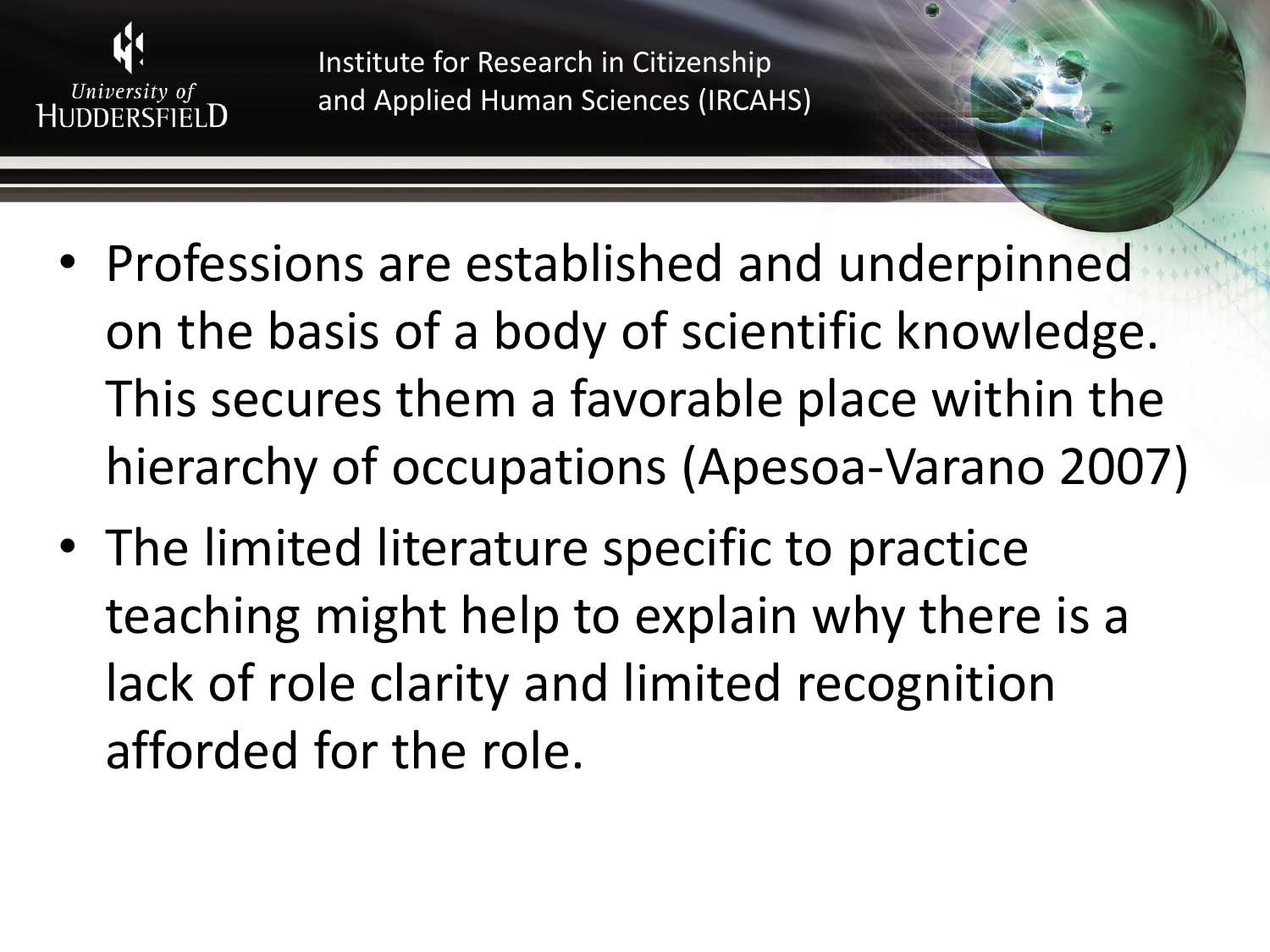![](_page_26_Picture_0.jpeg)

- Educating Practice Teachers and Specialist Practice Mentors for Their New Roles (HEE 2014)
	- Provides a national role descriptor for PT's
	- Competency framework
	- Recommendations for future education & training